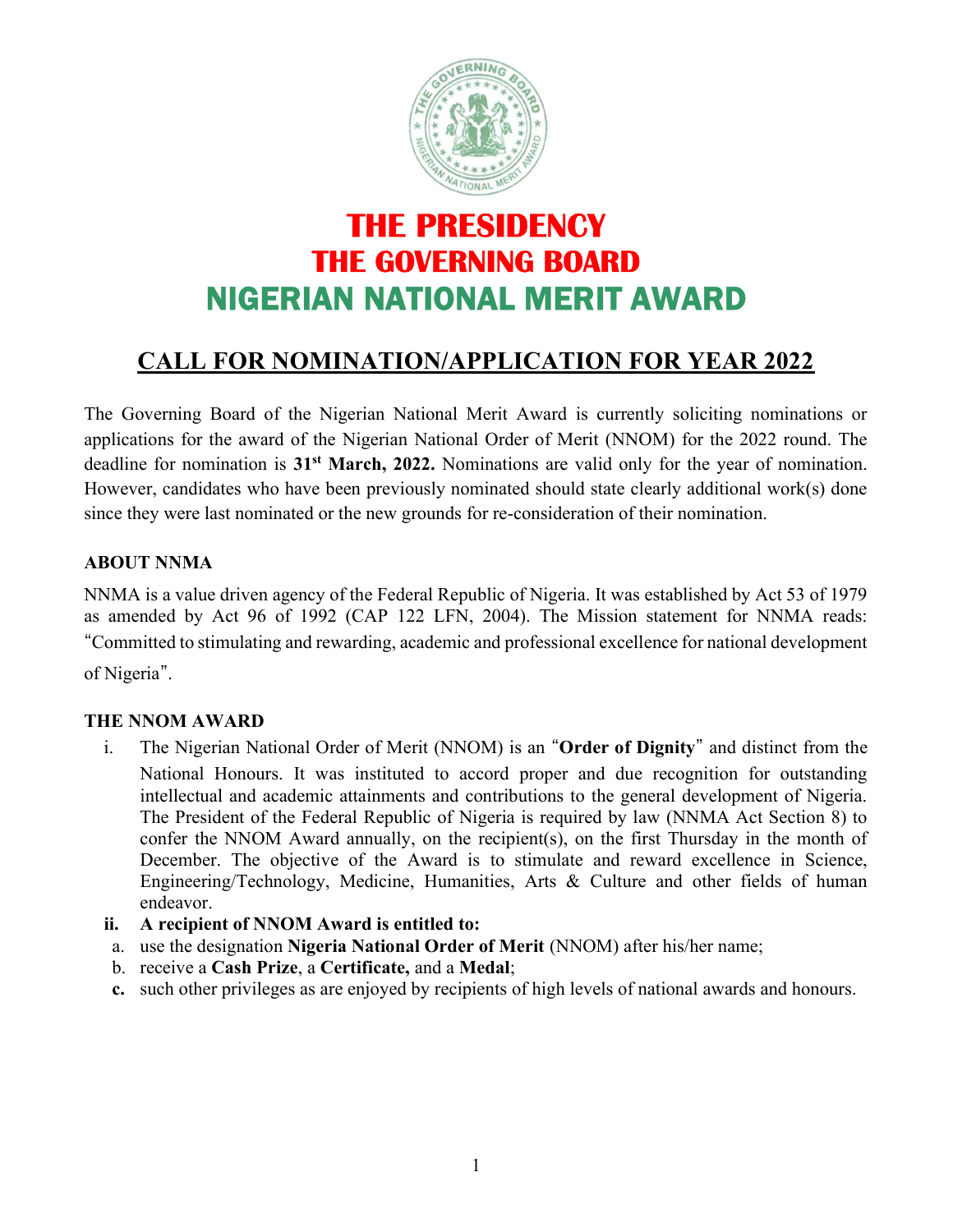### **ELIGIBILITY**

i. The Award is open to all citizens of Nigeria at home and abroad.

ii. Any Nigerian citizen of outstanding merit can be nominated by one or more Nigerian citizens. Any person may by himself/herself, where not sponsored by another person, apply to the Board for this purpose. Where two or more Nigerians are collaborating on any deserving undertaking, they can be similarly nominated for a joint Award.

#### NOMINATION/APPLICATION PROCEDURE

- i. Nominations shall be made strictly on the prescribed Nomination/Application Form, and in the format therein. Sponsors should provide brief information on themselves. The Nomination/Application Form may either be collected at the NNMA secretariat or downloaded from the NNMA website, www.nnma.gov.ng or https://meritaward.ng/. The form as advertised is also valid.
- ii. Only one nomination/application may be submitted on the prescribed application form.
- iii. In private consultation with the nominee, the nomination/application form shall be accompanied by:
	- a. The curriculum vitae of each candidate.
	- b. A statement, preferably by the candidate, of between  $250 500$  words, specifying/defining and clearly illustrating in concrete terms, NOT generalities, what the candidate considers his/her unique and meritorious contribution to knowledge in his/her field of endeavor/specialization to merit consideration for the NNOM award.
	- c. A list of not more than ten publications cited in the candidate's curriculum vitae which in

the nominee's consideration, buttresses his/her claim to uniqueness and merit. Copies of the ten publications must be submitted with the application.

- d. 3 portrait photographs of the candidate.
- iv. All nominations and supporting documents, including copies of the ten publications submitted to buttress the nominee's claim to uniqueness and merit, must reach the Secretary of the Nigerian National Merit Award on or before the stipulated deadline. Any nomination or application including the specified requirements arriving later than the deadline will not be considered.
- v. All supporting documents, including the nomination form should be sent in three (3) copies.
- vi. Candidates with incomplete documents shall not be considered.
- vii. Neither the Governing Board nor any of its Specialized Committees of Assessors shall entertain or enter into any correspondence with candidates or their sponsors regarding the processing of, or decision on any Nomination.
- viii. The Nomination/Application Form and supporting documents shall be addressed, sealed and delivered on or before 31<sup>st</sup> March, 2022 to:

#### The Secretary,

The Presidency, Nigerian National Merit Award, Merit House, No.22, Aguiyi Ironsi Street, 3<sup>rd</sup> Floor, Maitama, Abuja. E-mail: nnmaabuja@gmail.com or info@meritaward.ng Website: www.nnma.gov.ng or https://meritaward.ng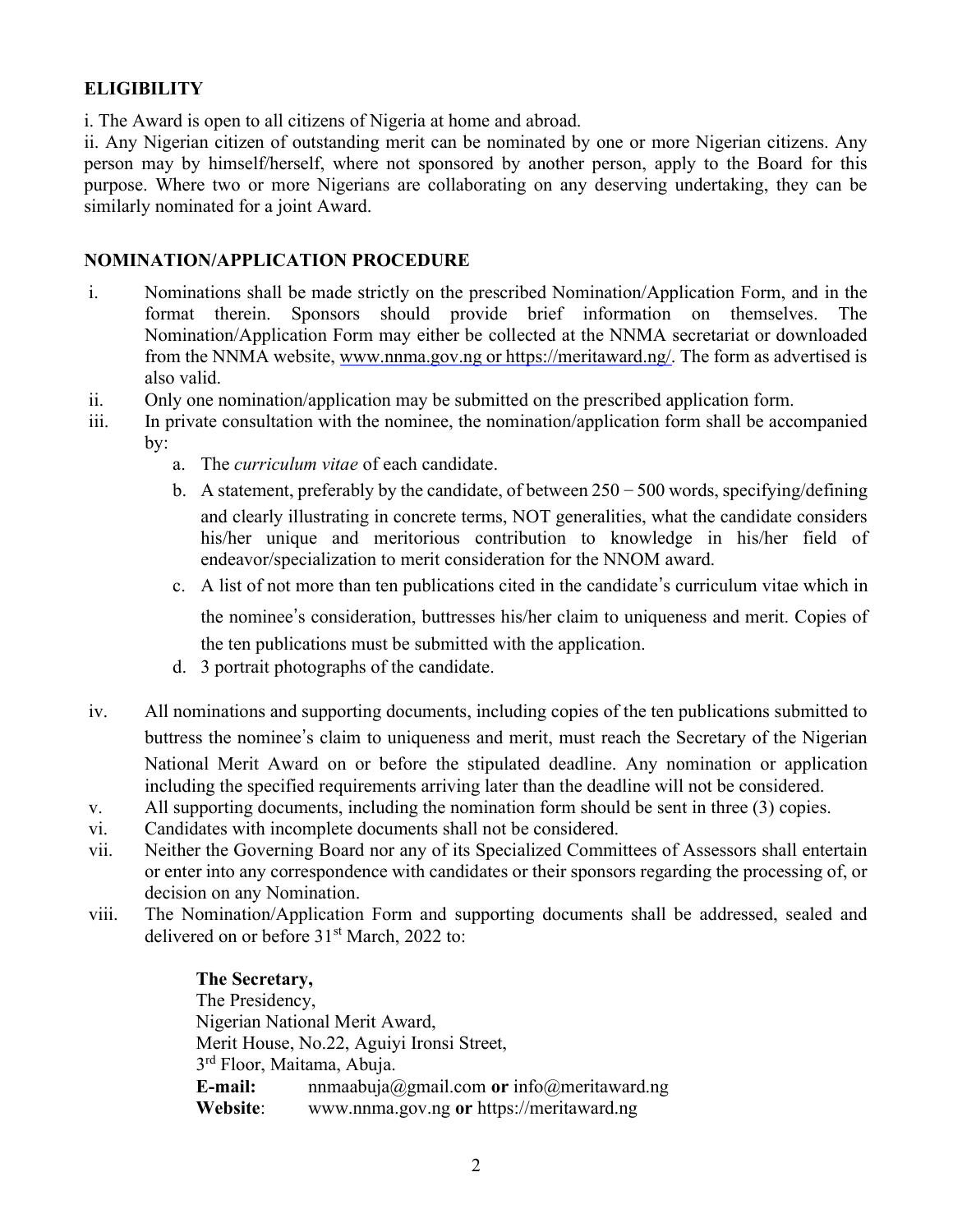#### SELECTION/CONSIDERATION

- (i) Selection will be made from the wide range of contemporary works which are innovative, creative, essentially Nigerian in content and of national and international distinction; such works should emphasize the uniqueness of the achievements to humanity generally and Nigerian society, in particular.
- (ii) The achievements may constitute a specific break-through in any field or may be of a cumulative nature; and
- (iii) The Award emphasizes distinct merit and upright morality, as this is the highest Merit Award in the Country.
- (iv)Nominators must not make public the names of nominees.
- (v) Kindly note that any candidate that is found to lobby for the award shall be disqualified.
- (vi)In order to preserve and enhance the credibility of the Award, the submissions of the prospective recipients are usually subjected to rigorous assessment by experts, known as Specialized Committee of Assessors in the following four core areas:-
	- Science
	- Medicine
	- Engineering/Technology
	- Humanities, Arts and Culture and other fields of human endeavour.
- (vii) When and where necessary, External Assessors are usually engaged from the national or international academic community.

#### ANNOUNCEMENT/INVESTITURE

- (i) Successful candidates will be notified about the outcomes of the process between October and November 2022, to be followed by an official public announcement latest two weeks from the date of Investiture.
- (ii) The Investiture of NNOM Awardee (s) is personally conducted by the President of the Federal Republic of Nigeria.
- (iii) The Investiture holds back-to-back with the Annual Forum of Laureates of the Nigerian National Order of Merit.